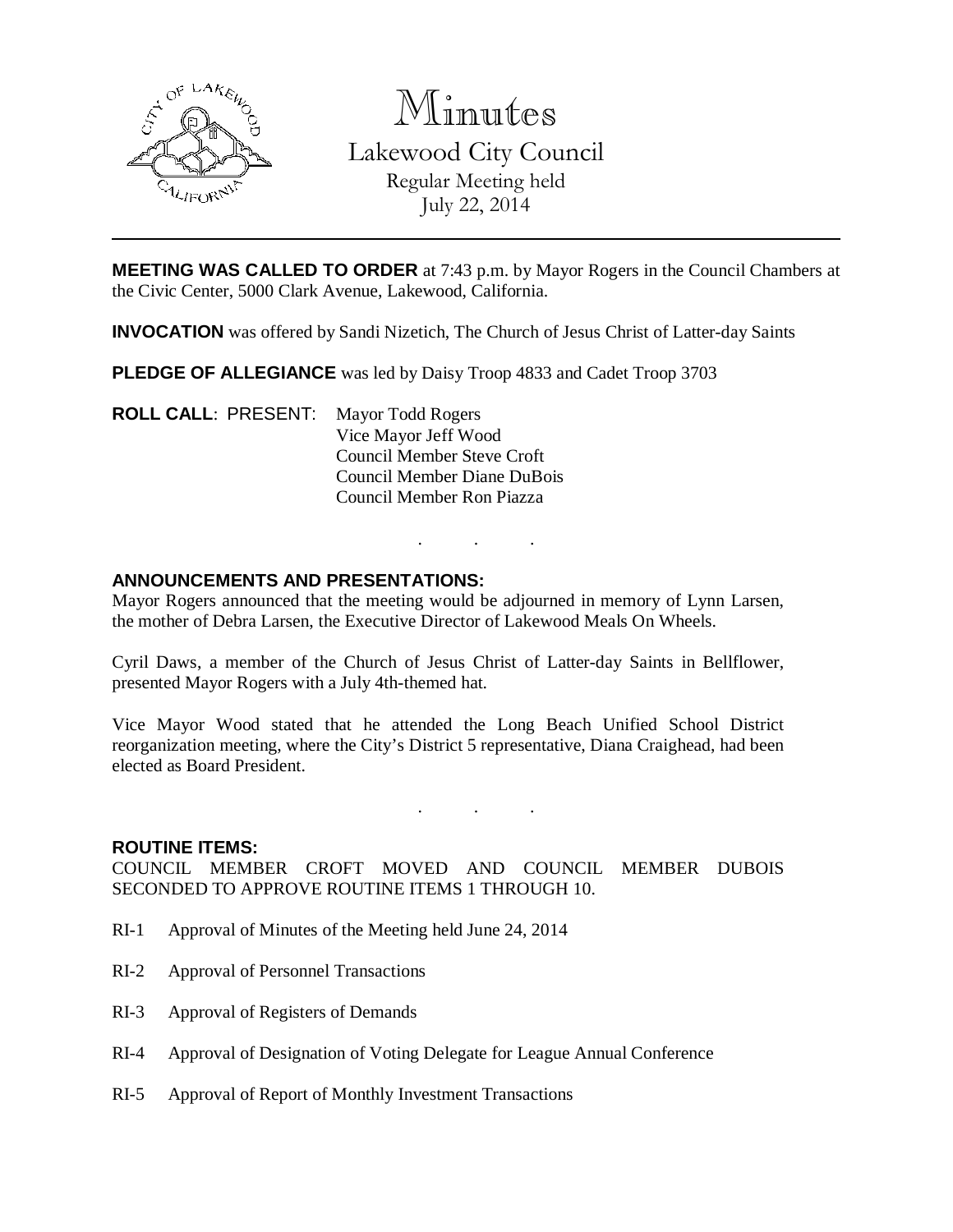City Council Minutes July 22, 2014 Page 2

#### **ROUTINE ITEMS:** Continued

- RI-6 Approval of Quarterly Schedule of Investments
- RI-7 Approval of Amendment to Ground Lease Agreement at Arbor Maintenance Yard with Cox Communications
- RI-8 RESOLUTION NO. 2014-37; A RESOLUTION OF THE CITY COUNCIL OF THE CITY OF LAKEWOOD APPROVING THE DESIGNATION AS RESPONSIBLE PARTY TO THE WATER RIGHTS PANEL
- RI-9 Approval of Purchase of Lighting and Equipment for The Centre
- RI-10 Approval of West San Gabriel River Parkway Nature Trail Construction Inspection Services

UPON ROLL CALL VOTE, THE MOTION WAS APPROVED:

AYES: COUNCIL MEMBERS: Croft, DuBois, Wood, Piazza and Rogers NAYS: COUNCIL MEMBERS: None

# **1.1 • ORDINANCE NO. 2014-7; AMENDING THE LAKEWOOD MUNICIPAL CODE AND THE ZONING ORDINANCE PERTAINING TO THE REMOVAL OF GUEST QUARTERS AS A PERMITTABLE USE IN THE R-1 , R-A, AND A ZONES**

. . .

Community Development Director Sonia Southwell displayed slides and made a presentation based on the memo in the agenda. She stated that a conditional use permit was required for the construction and use of guest quarters, which did not allow for cooking facilities nor the receipt of rent payments. The City continued to receive numerous complaints of guest quarters being used as second dwelling units and that in many cases, a kitchen had been added after CUP approval. Because the number of guest quarters approved each year continued to increase and the single-family zones had not been designed to accommodate the increase in density or in vehicle traffic, it was the recommendation of staff that the City Council introduce the proposed ordinance pertaining to the removal of guest quarters as a permitted use in the R-1, R-A, and A zones, along with the related Negative Declaration.

ORDINANCE NO. 2014-7; AN ORDINANCE OF THE CITY COUNCIL OF THE CITY OF LAKEWOOD AMENDING THE LAKEWOOD MUNICIPAL CODE PERTAINING TO THE REMOVAL OF GUEST QUARTERS AS A PERMITTED USE IN THE R-1 (SINGLE-FAMILY RESIDENTIAL), R-A (SINGLE-FAMILY RESIDENTIAL-LIMITED AGRICULTURE), AND A (AGRICULTURE) ZONES

Responding to Mayor Rogers' inquiry, Ms. Southwell stated that the distinction between guest quarters and second units were that State law allowed for second units on lots over 10,000 square feet and did not require CUP approval.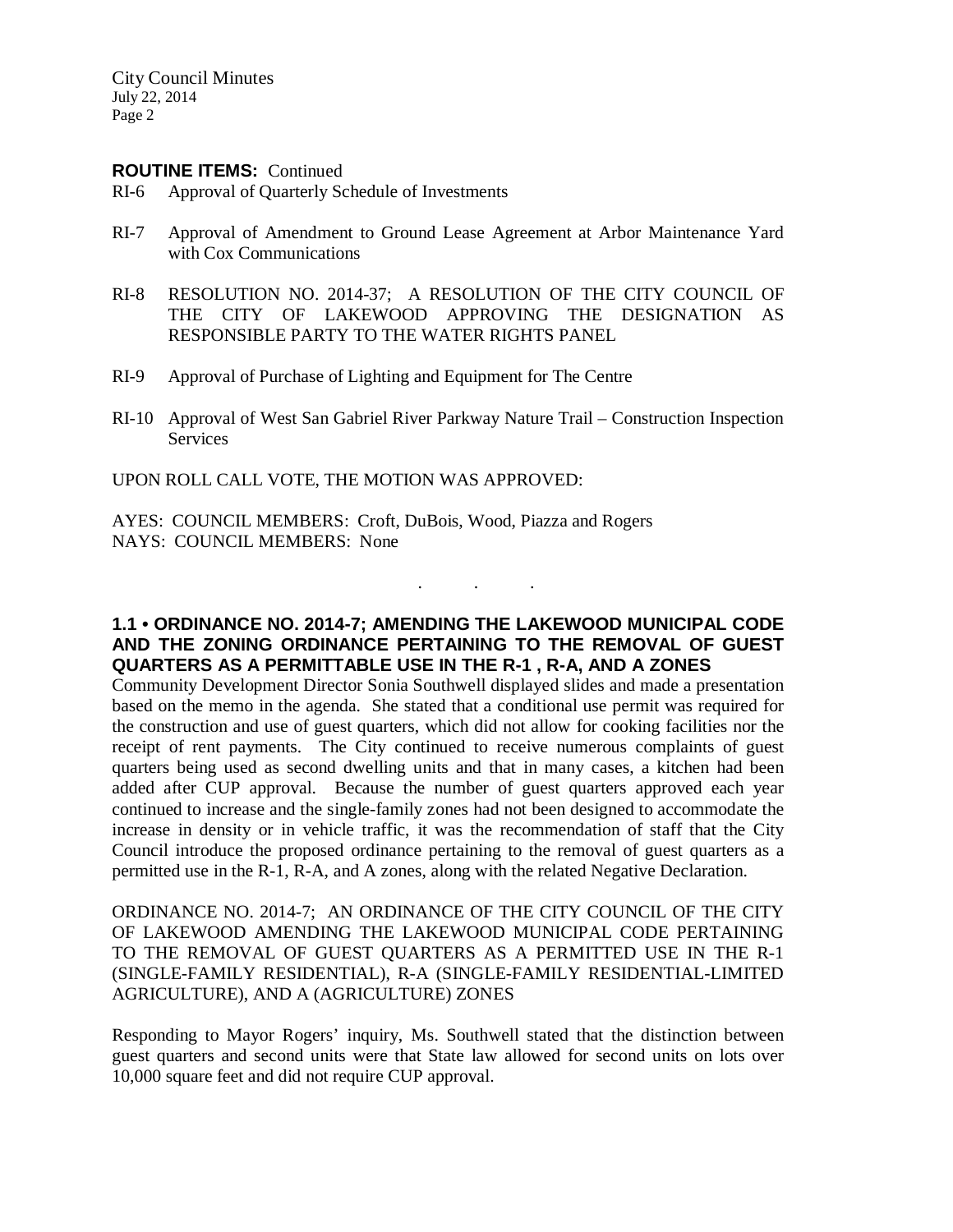# **1.1 • ORDINANCE NO. 2014-7; AMENDING MUNICIPAL CODE AND THE ZONING ORDINANCE PERTAINING TO THE REMOVAL OF GUEST QUARTERS AS A PERMITTABLE USE IN THE R-1 , R-A, AND A ZONES -** Continued

Mayor Rogers opened the public hearing at 8:03 p.m. and called for anyone in the audience wishing to address the City Council on this matter.

Larry Andre, Lakewood, expressed support for the proposed ordinance and encouraged strict enforcement.

VICE MAYOR WOOD MOVED AND COUNCIL MEMBER PIAZZA SECONDED TO CLOSE THE PUBLIC HEARING. UPON ROLL CALL VOTE, THE MOTION WAS APPROVED:

AYES: COUNCIL MEMBERS: Croft, DuBois, Wood, Piazza and Rogers NAYS: COUNCIL MEMBERS: None

Ms. Southwell responded to Council Member Piazza's question regarding the sale of homes with non-permitted uses by stating that if a complaint were received, a code enforcement investigation could determine if such quarters were not in compliance and result in the revocation of the CUP.

City Attorney Steve Skolnik confirmed for Council Member DuBois that a stove or refrigerator would not be allowed in guest quarters and such use was intended to provide guest space and not be habitable as an independent living space.

COUNCIL MEMBER DUBOIS MOVED AND VICE MAYOR WOOD SECONDED TO INTRODUCE ORDINANCE NO. 2014-7. UPON ROLL CALL VOTE, THE MOTION WAS APPROVED:

AYES: COUNCIL MEMBERS: Croft, DuBois, Wood, Piazza and Rogers NAYS: COUNCIL MEMBERS: None

# **1.2 • CONSIDERATION OF REPORT OF DELINQUENT FEES FOR GARBAGE, WASTE AND REFUSE COLLECTION AND DISPOSAL**

. . .

Administrative Services Director Diane Perkin made a presentation based on the report in the agenda and stated 489 notices had been mailed to property owners with delinquent charges pending for garbage, waste and refuse collection. She stated that as of close of business this day, 312 accounts remained delinquent and that payments would continue to be accepted until July 31st. It was staff's recommendation that the City Council adopt the proposed resolution confirming the report of delinquent fees.

Mayor Rogers opened the public hearing at 8:17 p.m. and called for anyone in the audience wishing to address the City Council on this matter. There was no response.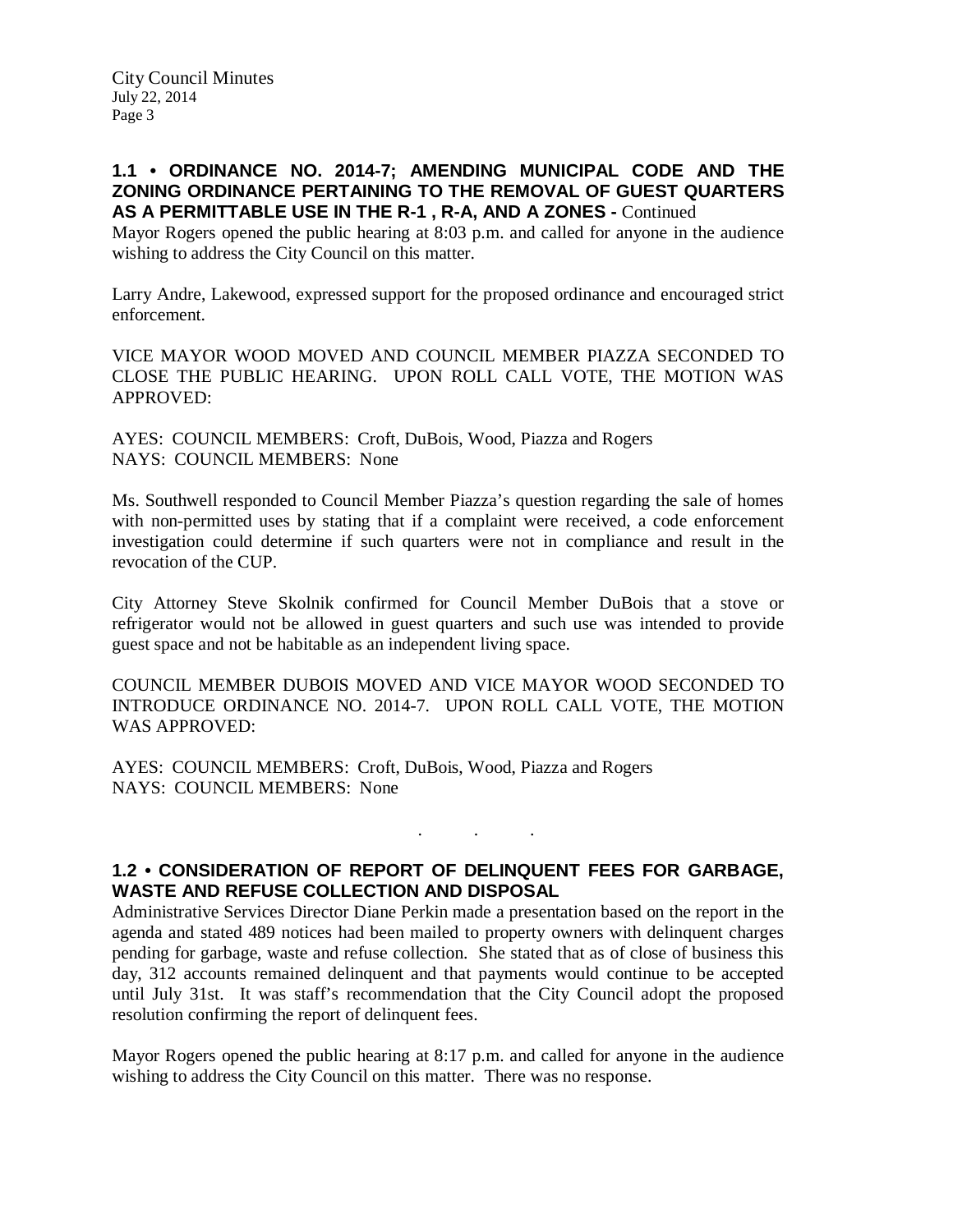**1.2 • CONSIDERATION OF REPORT OF DELINQUENT FEES FOR GARBAGE, WASTE AND REFUSE COLLECTION AND DISPOSAL** - Continued

RESOLUTION NO. 2014-38; A RESOLUTION OF THE CITY COUNCIL OF THE CITY OF LAKEWOOD CONFIRMING THE REPORT OF DELINQUENT FEES AND CHARGES FOR GARBAGE, WASTE AND REFUSE COLLECTION AND DISPOSAL WITHIN THE CITY OF LAKEWOOD, COUNTY OF LOS ANGELES, STATE OF CALIFORNIA, MAY 31, 2014

VICE MAYOR WOOD MOVED AND COUNCIL MEMBER PIAZZA SECONDED TO CLOSE THE PUBLIC HEARING AND ADOPT RESOLUTION NO. 2014-38. UPON ROLL CALL VOTE, THE MOTION WAS APPROVED:

AYES: COUNCIL MEMBERS: Croft, DuBois, Wood, Piazza and Rogers NAYS: COUNCIL MEMBERS: None

## **1.3 • DECLARATION OF EMERGENCY WATER CONSERVATION PROVISIONS**

. . .

Water Resources Director Jim Glancy displayed slides and made a presentation based on the memo in the agenda. He reported that in January, the Governor had issued an executive order declaring a state of emergency caused by a lack of precipitation and calling for a 20% reduction in water use. He added that the order empowered the State Water Resources Control Board to establish a mechanism to insure compliance such as restrictions on outdoor water use, reporting requirements for water utilities and penalties for violations. identified the City's conservation programs which included rebates for turf removal and installation of water conserving irrigation devices, individual water audits, and public outreach programs. Due to the increase in water usage and to meet the State's requirements, staff recommended that the City Council hold a public hearing and adopt the proposed resolution as recommended by the Water Resources Committee.

Mayor Rogers opened the public hearing at 8:44 p.m. and called for anyone in the audience wishing to address the City Council on this matter.

Council Member Croft stated that the drought affected everyone and that it was important not just to react to the State mandate but to recognize that water was a precious commodity.

Council Member Piazza stated that while such mandates were a tough pill to swallow, it was important for everyone to do their part for conservation.

Vice Mayor Wood expressed concern over the condition of lawns with the watering limitations and noted the importance of recycled water use.

Lynda Kelly, Lakewood, expressed support for the Council encouraging the State to bring the water infrastructure into the 21st century.

Larry Andre, Lakewood, commended Council's action regarding groundwater storage.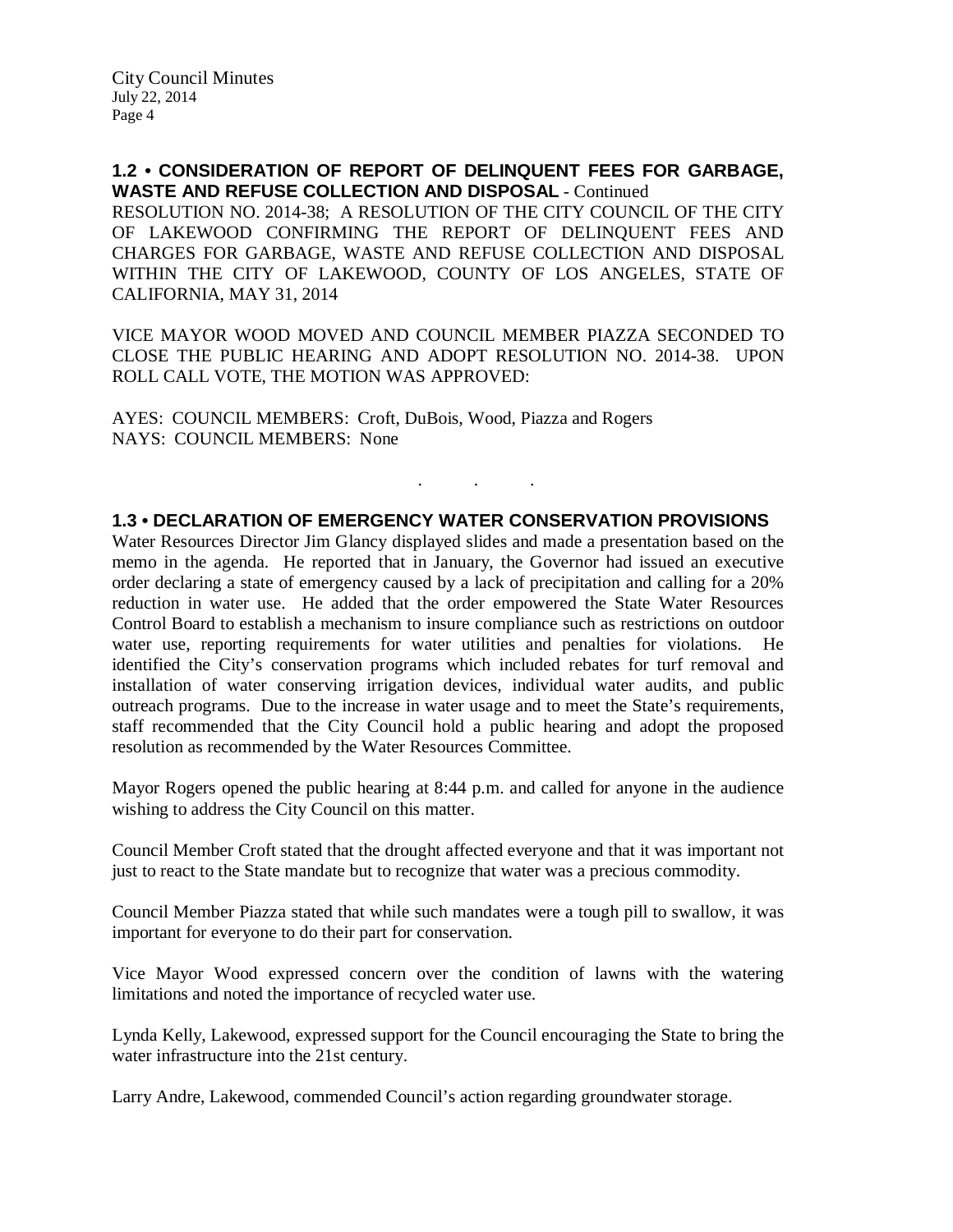City Council Minutes July 22, 2014 Page 5

### **1.3 • EMERGENCY WATER CONSERVATION PROVISIONS** - Continued

RESOLUTION NO. 2014-39; A RESOLUTION OF THE CITY COUNCIL OF THE CITY OF LAKEWOOD DECLARING THE IMPLEMENTATION OF WATER CONSERVATION MEASURES BY REASON OF REGULATIONS IMPOSED BY THE STATE OF CALIFORNIA

COUNCIL MEMBER CROFT MOVED AND COUNCIL MEMBER PIAZZA SECONDED TO CLOSE THE PUBLIC HEARING AND ADOPT RESOLUTION NO. 2014-39. UPON ROLL CALL VOTE, THE MOTION WAS APPROVED:

AYES: COUNCIL MEMBERS: Croft, DuBois, Wood, Piazza and Rogers NAYS: COUNCIL MEMBERS: None

**SUCCESSOR AGENCY ACTIONS**

1. Approval of Register of Demands VICE MAYOR WOOD MOVED AND COUNCIL MEMBER DUBOIS SECONDED TO APPROVE THE REGISTER OF DEMAND. UPON ROLL CALL VOTE, THE MOTION WAS APPROVED:

. . .

AYES: COUNCIL MEMBERS: Croft, DuBois, Wood, Piazza and Rogers NAYS: COUNCIL MEMBERS: None

**SUCCESSOR HOUSING ACTIONS**

1. Approval of Register of Demands

COUNCIL MEMBER CROFT MOVED AND COUNCIL MEMBER PIAZZA SECONDED TO APPROVE THE REGISTER OF DEMAND. UPON ROLL CALL VOTE, THE MOTION WAS APPROVED:

 $\mathbf{r}$  . The set of the set of the  $\mathbf{r}$ 

AYES: COUNCIL MEMBERS: Croft, DuBois, Wood, Piazza and Rogers NAYS: COUNCIL MEMBERS: None

**ORAL COMMUNICATIONS:**

Timothy Reed, Lakewood, addressed the Council regarding noise from a neighboring business.

. . .

Sally Brayton, Lakewood, reported on the success of the Lakewood High School alumni picnic.

Ken Shultz, Lakewood, expressed his appreciation for the meeting schedule of the Water Resources Committee.